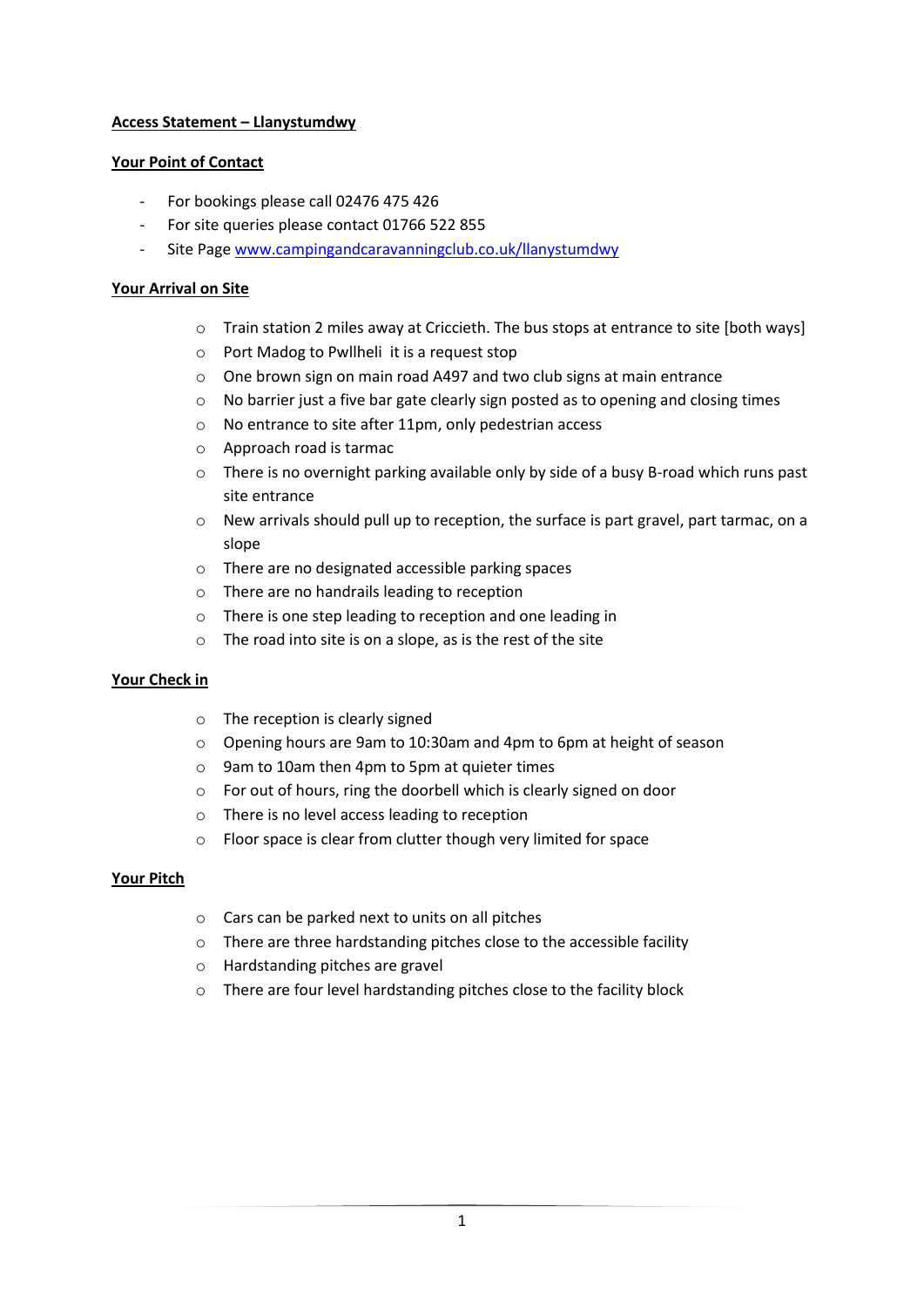# **Your Facilities**

- o There is a clear well maintained path leading to the facility block
- o On the left side of building there are 3 steps up to both ladies and gents facilities, and on the right side of building there is a sloping ramp leading to all facilities
- o There is a gentle ramp leading in
- o All ladies and gents facilities have a step at the entrance
- o There is no semi-ambulant cubicle on site
- o Taps are turn and lever tops
- o There are seats in the shower cubicles
- o Showers are dial operated
- o Showers do not have steps
- o The block is lit at night

## **Your Accessible Facilities**

- o Access to accessible facility is over a sloping path
- o There are no handrails
- o There is a lip on the entrance
- o The toilet has handrails
- o Regular flush handle
- o Transfer space to the right of the toilet
- $\circ$  Washbasin cannot be reached from the toilet
- o Taps are lever top
- o There is a hand dryer
- o Two mirrors set at different heights
- o The shower has handrails
- o Shower is dial operated
- o Shower is open access
- o Shower head is height adjustable
- o Floor is tiled
- o There is a hair dryer
- o There is an emergency chord that can be reached from the floor
- o The alarm can be heard from the staff pitches and reception